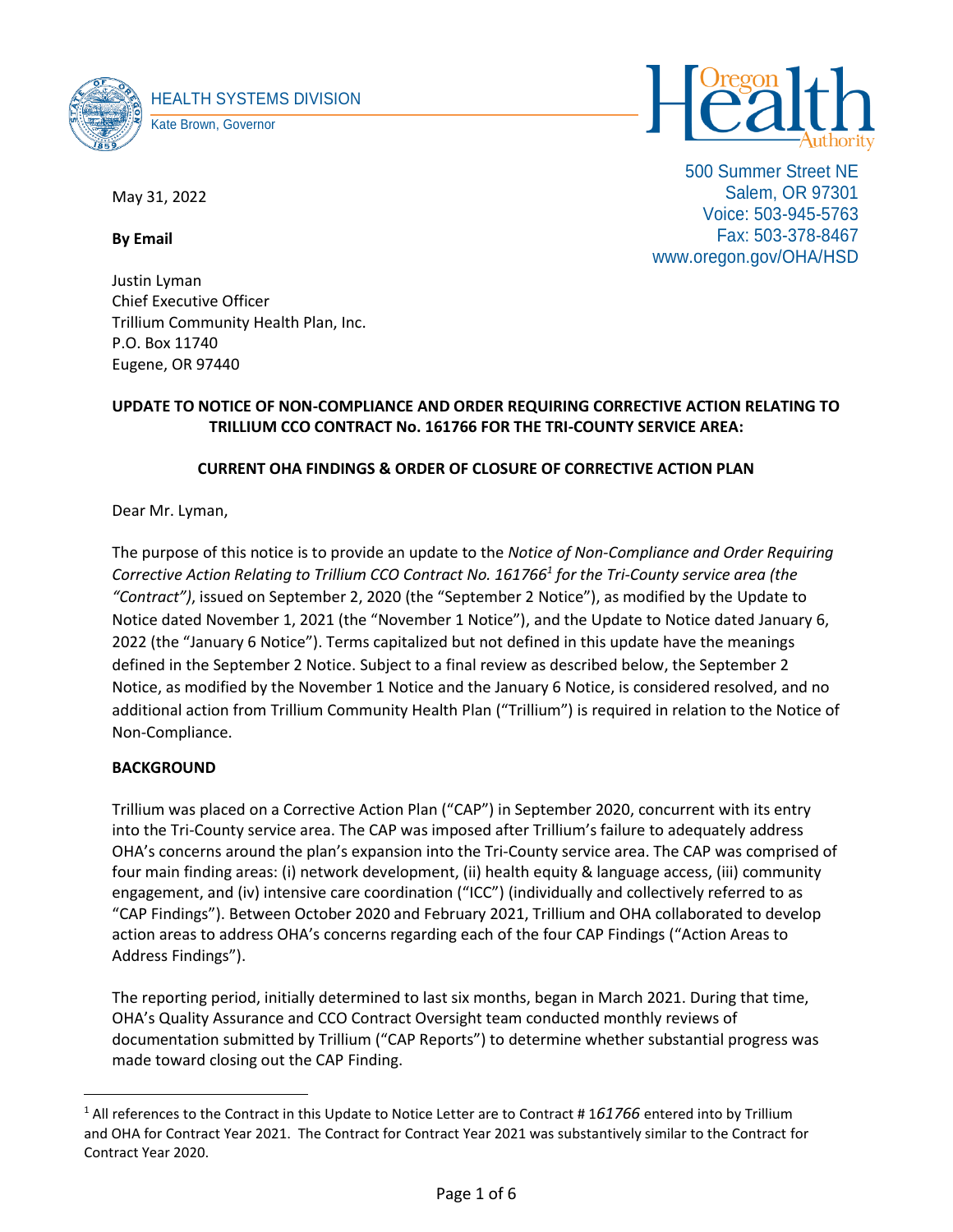Beginning March 2021, Trillium started submitting monthly CAP Reports to OHA. From May through July 2021, OHA Quality Assurance staff met with Trillium staff to discuss the inadequacies of the documentation in the CAP Reports and how to better document progress towards resolution of Findings. In addition to the meetings, OHA evaluated CAP Reports and provided Trillium with progress reports ("Progress Report(s)") on July 30, 2021, and September 16, 2021, which documented OHA's findings regarding Trillium's progress toward addressing and resolving the Findings. On December 21, 2021, OHA provided Trillium with a Progress Report following the submission of its November 2021 CAP Report.

In the November 1, 2021, Notice and Order, OHA notified Trillium of continued non-compliance with minimal progress towards correcting the violations set forth in the September 2Notice. Pursuant Exhibit B, Part 9, Section 1, Paragraph d., and Exhibit B, Part 9, Section 3, Paragraph b. of the 2021 CCO Contract and as permitted under OAR 410-141-3530, OHA elected to impose additional Sanctions until Trillium resolved the violations set forth in the November 1 Notice and Order. Effective December 1, 2021, OHA suspended, in accordance with the November 1, Notice and Order, all new enrollment in Trillium's Tri-County service area, including automatic enrollment. The November 1 Notice outlined the Findings requiring resolution within three (3) months of issuance of the November 1 Notice.

Thirty days later, on November 30, 2021, Trillium submitted a new CAP Report. Based on that CAP Report OHA found Trillium to have demonstrated appreciable progress towards correcting the violations set forth in the November 1 Notice. As a result, OHA determined the enrollment suspension, which went into effect on December 1, 2021, could be lifted effective January 3, 2022, pursuant to OAR 410-141- 3530, Exhibit B, Part 9, Section 1, Paragraph d., and Exhibit B, Part 9, Section 3, Paragraph b. of the 2021 CCO Contract.

Beginning January 20, 2022, Trillium submitted CAP Reports to OHA for review on a weekly basis for the purpose of demonstrating sustained progress toward full resolution of the outstanding Findings outlined in the January 6 Notice. OHA continued to review and provide feedback to Trillium on its weekly CAP Reports until all outstanding Findings had been sufficiently resolved, with the final CAP Report submission on April 29, 2022.

### **SUMMARY OF CORRECTIVE ACTION PLAN FINDINGS OF NON-COMPLIANCE AND THEIR RESOLUTION**

### **Network Adequacy**

*Requirement Summarized:* Pursuant to 42 CFR 438.68 (a), 42 CFR 438.207 42 USC Section 1396u-2(b)(5),and as set forth in Exhibit B, Part 4, Section 3 of the Contract, the State must ensure, and Trillium must secure, a network of contracted providers sufficient to serve assigned members and meet time and distance standards for access outlined in OAR 410-141-3515. Specifically, Trillium must ensure that its members have the same access to certain services as other patients in the service area. In addition, Trillium must have sufficient in-network hospitals, primary care providers, specialists, and pediatric oral health providers to meet the time and distance standards in the foregoing rules and regulations, and Trillium must ensure that it has a sufficient network to provide an array of services, including (i) urgent care within 72 hours, (ii) well-care visits within four weeks, (iii) emergency oral care within 24 hours, (iv) urgent oral care within one week or as indicated in the initial screening, (v)routine oral care within an average of eight weeks (vi) routine oral care for pregnant women within an average of four weeks (vii) and urgent behavioral health care immediately.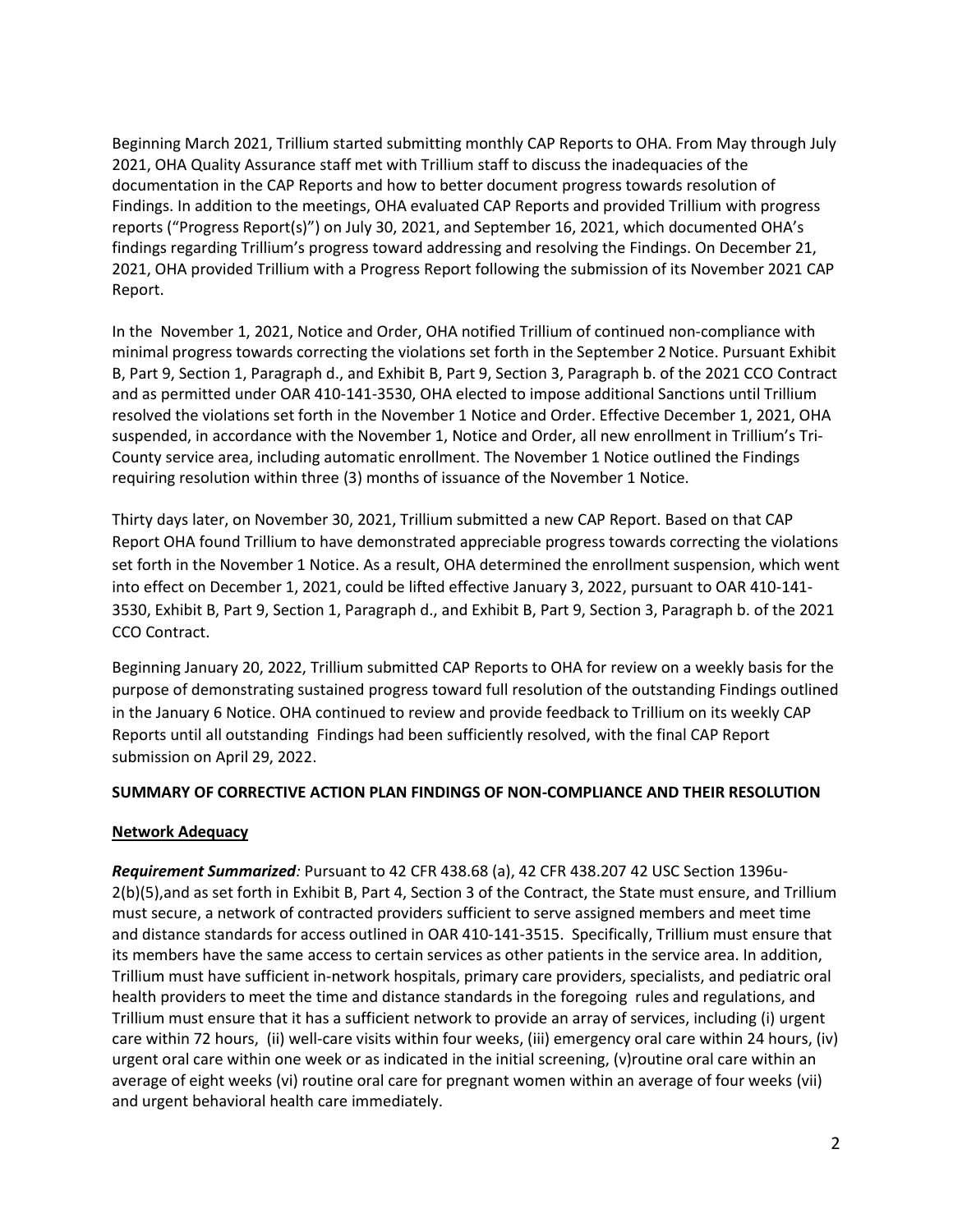Network adequacy should correspond with Trillium's Tri-County maximum member enrollment by county. Maximum member enrollment by county is 12,602 for Clackamas, 24,645 for Multnomah, and 17,753 for Washington, for a total of 55,000 members in the Tri-County service area.

*Original OHA Findings Summarized:* In its July 29, 2020 presentation, Trillium identified the number of members each individual provider can serve above their current capacity. However, the presentation lacked the detail and analysis across provider types and member populations accessing the provider network necessary to demonstrate the member-to-provider ratio was sufficient. Trillium's failure to demonstrate network adequacy was especially pronounced in the area of behavioral health.

*Current OHA Findings*: In its April 29, 2022, CAP Report Trillium demonstrated resolution of the above original Findings based on the following:

- (1) A methodology to gather provider capacity attestations across provider types within its provider network; and
- (2) Infrastructure to monitor utilization across provider types to ensure its network has adequate capacity to meet its membership's needs and to identify and address gaps.

## **Health Equity and Language Access**

*Requirement Summarized:* With regard to health equity, pursuant to Exhibit K, Section 10 of the Contract, Trillium is required to develop and implement a Health Equity Plan designed to address the cultural, socioeconomic, racial, and regional disparities in health care that exist among members and communities in the Tri-County service area.

With regard to language access, pursuant to 42 CFR 438.206 (c)(2) and Exhibit B, Part 4, Section 2 of the Contract, as well as Section (v) 29 of Oregon's 1115 Waiver, Trillium must provide culturally and linguistically appropriate services and supports to members. In addition, Exhibit B, Part 4, Section 2, Paragraph g., makes it clear that Title II of the ADA and Title VI of the Civil Rights Act require that communication and delivery of services must be provided in a manner that accounts for diverse cultural and ethnic backgrounds which may require the use of certified or qualified interpreters for members.

*Original OHA Findings Summarized:* Trillium had not demonstrated the requirements were being met across health equity areas, including language access. As of July 29, 2020, Trillium's proposed provider network showed only 8.8% of those providers' records reflected the presence of a non-English language, thereby limiting access to culturally responsive care. Accordingly, OHA found that Trillium had failed to meet the requirements of ensuring the delivery of culturally competent care as required under the Contract and Oregon's 1115 waiver, Section 5 sub 29.

*Current OHA Findings*: Trillium has demonstrated resolution of the above original Findings based on the following:

- (1) Expanded access to language services within its network, including training for providers on accessing language services and a methodology for the ongoing monitoring of language access services;
- (2) A utilization review methodology that includes data stratification by member demographic information and service type; and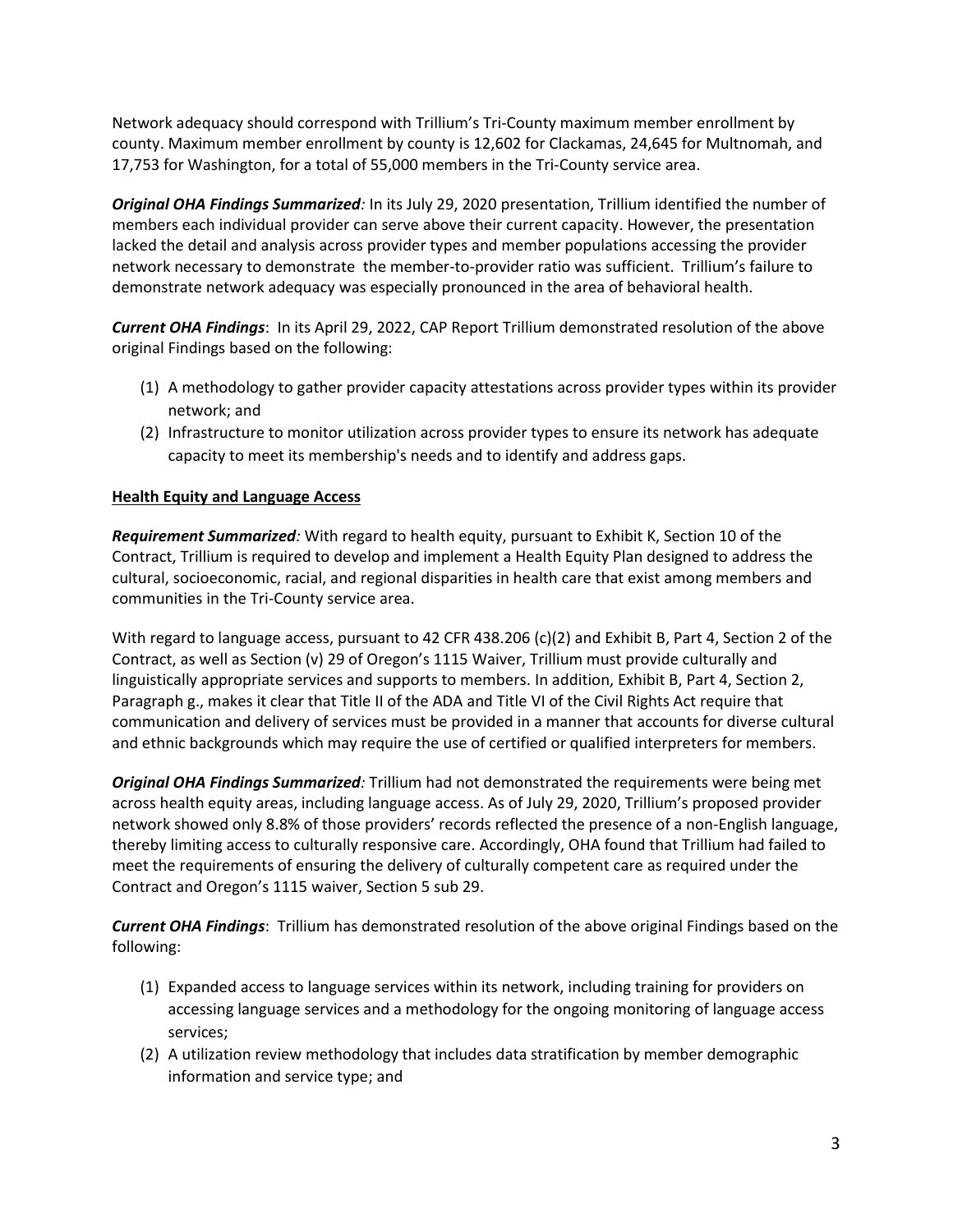(3) Meaningful engagement of community partners and stakeholders to address the cultural, socioeconomic, racial, and regional disparities in health care among members and communities in the Tri-County service area.

## **Community Engagement**

*Requirement Summarized:* With regard to community engagement, pursuant to Oregon's 1115 waiver Section A, Part I: Support for Health System Transformation and in accordance of the Contract, ORS 414.575, and Sections 1, 6, and 7 of Exhibit K of the Contract, Trillium is required to (i) establish a Community Advisory Council to ensure the health needs of Tri-County members are being addressed, (ii) draft a Community Health Assessment, and (iii) Community Health Improvement Plan with key partners.

*Original OHA Findings Summarized:* Trillium had not demonstrated that the requirements of establishing a Community Advisory Counsel ("CAC"), drafting a Community Health Assessment, or drafting a Community Health Improvement Plan were being met. Documentation submitted on July 31, 2020, focused on Lane County work and best practices and did not show evidence of sufficient engagement with the Tri-County community and stakeholders prior to entry in the area.

*Current OHA Findings*: Trillium has now demonstrated resolution of the above original Findings based on the following:

- (1) Establishing the North Service Area Community Advisory Council, including robust consumermember representation and bi-directional feedback between the CAC and Trillium Community Health Plan North Board of Directors;
- (2) Meaningful engagement of community partners and stakeholders to address the cultural, socioeconomic, racial, and regional disparities in health care among members and communities in the Tri-County service area; and
- (3) Meaningful progress towards creating the draft Community Health Assessment and the Community Health Improvement Plan in partnership with the Healthy Columbia Willamette Collaborative.

### **Intensive Care Coordination**

*Requirement Summarized:* Pursuant to Exhibit B, Part 2, Section 8, Paragraph a. (1)(a) of the Contract, Trillium is required to automatically screen all Members of Prioritized Populations for ICC services and to make ICC services available to all Members of Prioritized Populations who qualify for them.

*Original OHA Finding Summarized:* Several concerns and differences in interpretation were raised by Trillium and Multnomah, Washington, and Clackamas Counties regarding the definition of Prioritized Populations and responsibility to provide initial ICC screenings to Trillium Members in the Tri-County service area. In addressing those circumstances, OHA advised Trillium that it is in fact responsible for ensuring its Tri-County Members receive ICC screenings and services in a timely manner.

*Current OHA Finding*: Trillium has now demonstrated resolution of the above original Finding based on the following: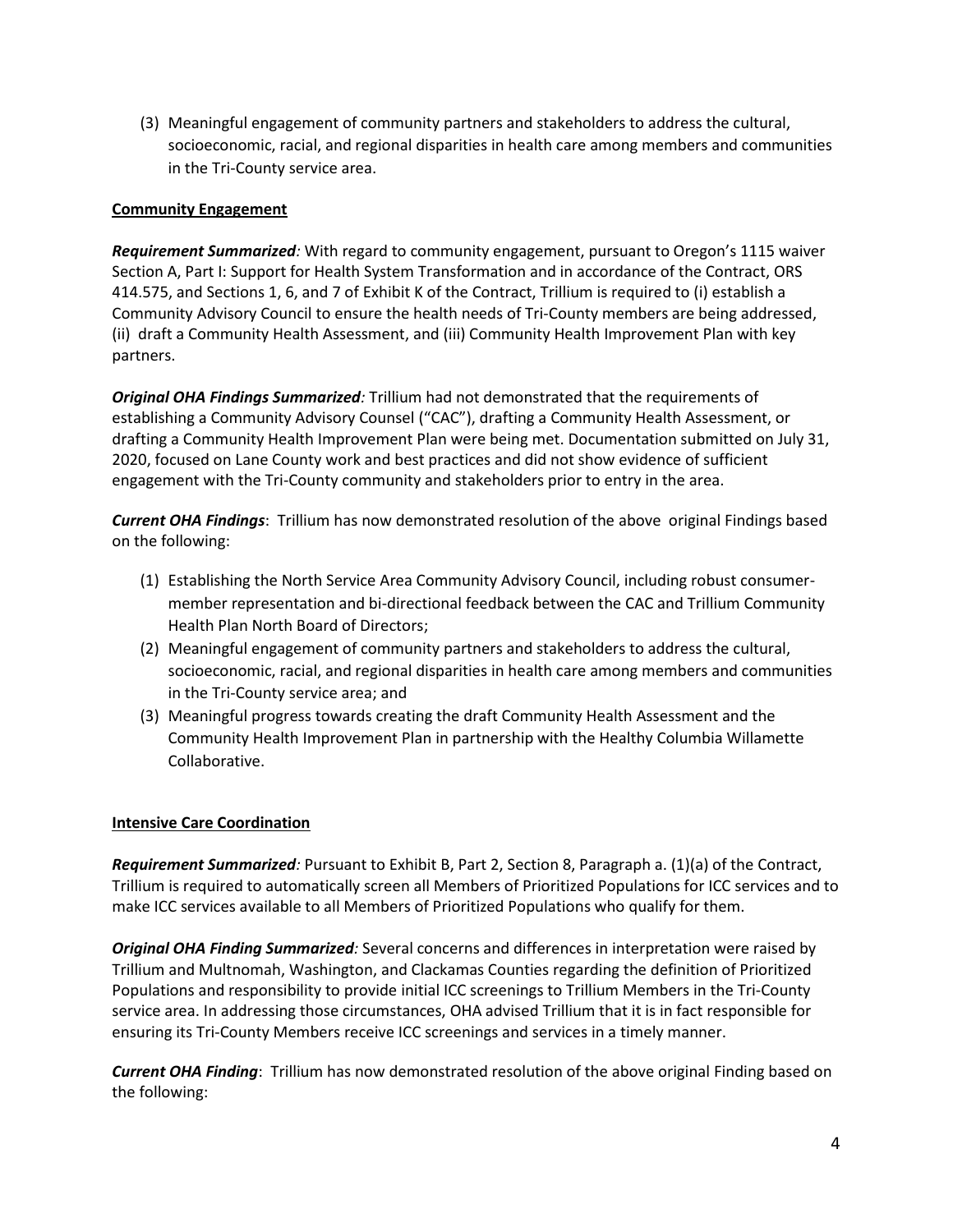(1) Tracking engagement of members identified as potentially eligible for Intensive Care Coordination to ensure that ICC screenings, assessment, and enrollment occur in a timely manner in accordance with OAR 410-141-3870.

## **ORDER**

- (1) Based on the CAP Report submitted to OHA on April 29, 2022, OHA has found all Actions to Address Findings relating to the September 2 Notice have been sufficiently fulfilled. Consequently, OHA has concluded that Trillium has also demonstrated resolution of the original Findings identified in the September 2 Notice. Subject to Section (2) below and Trillium's continued compliance with the actions it has taken as identified above in the Current OHA Findings, OHA requires no additional documentation or CAP Reports at this time and the Corrective Action Plan is considered closed.
- (2) OHA will conduct one or more reviews with Trillium as may be needed between the date of this notice and June of 2023 . The purpose of the review will be to monitor and assess whether Trillium has sustained the progress achieved in connection with the Corrective Action Plan. OHA will notify Trillium via administrative notice 90 days in advance of the review and provide further instruction regarding documentation submission within the notice. OHA's review will address, without limitation, the following areas:
	- (A) Monitoring of provider capacity and collection of provider capacity attestations,
	- (B) Monitoring of the Behavioral Health Continuum of Care,
	- (C) Analysis and use of health equity demographic data and utilization review,
	- (D) Community engagement, and
	- (E) Tribal outreach and engagement.

### **APPEAL RIGHTS**

If Trillium believes it has not violated the provisions set forth above and has information relevant to its compliance that it believes OHA should consider and wishes to appeal this Notice of Non-Compliance and Order, Trillium has the right to file a request for Administrative Review with the Director of OHA in writing within 30 days of issuance of this notice pursuant to Exhibit B, Part 9, Section 8, and OAR 410- 120-1580(4)-(6). The request for Administrative Review shall be sent to:

Patrick Allen Director Oregon Health Authority 500 Summer St. NE, E-20 Salem, OR 97301 [Patrick.Allen@dhsoha.state.or.us](mailto:Patrick.Allen@dhsoha.state.or.us)